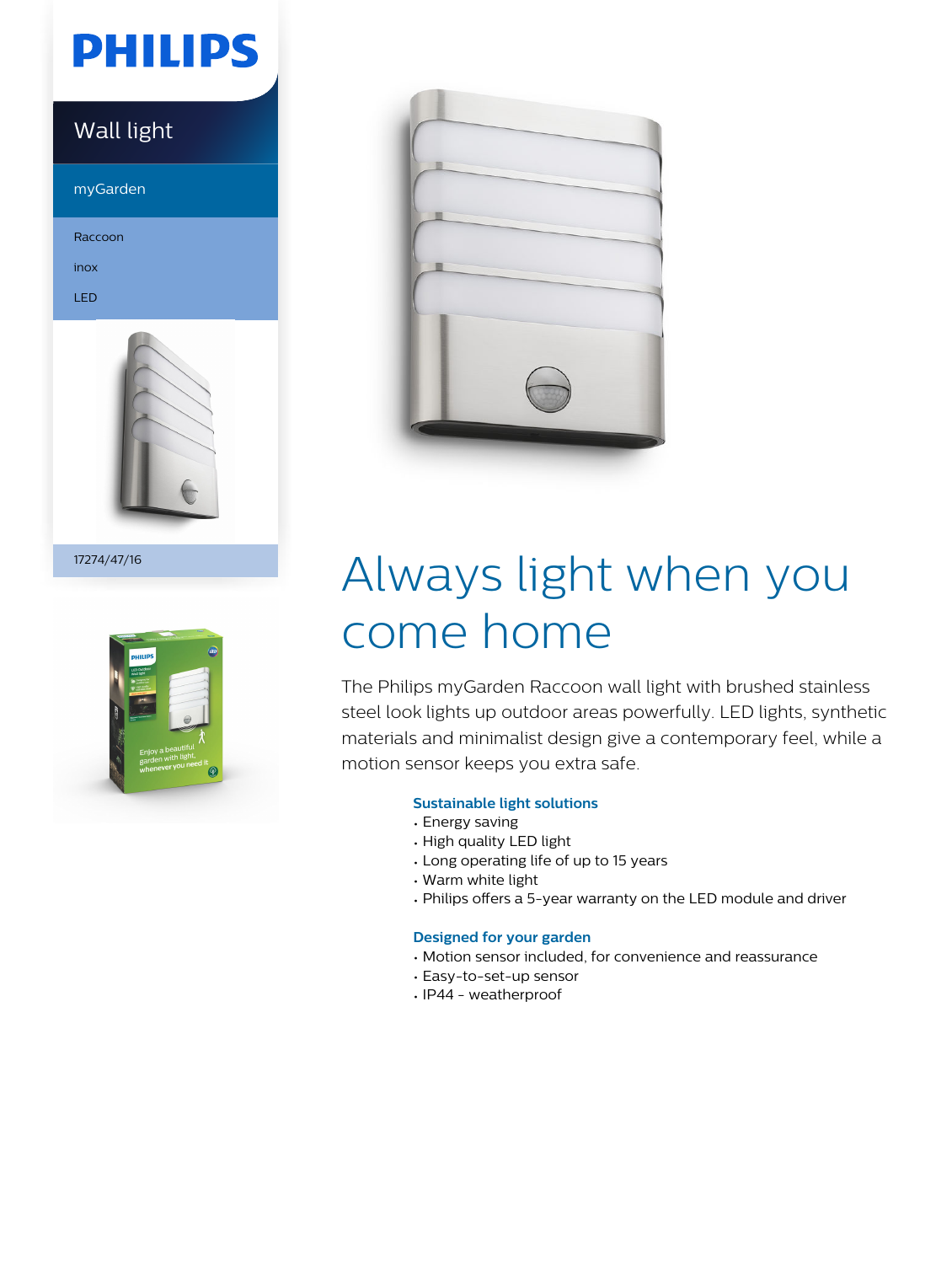### 17274/47/16

## **Highlights**

#### **Energy saving**



This Philips energy-saving lamp conserves energy compared with traditional light sources, helping you to save money on your electricity bills and do your bit for the environment.

#### **High quality LED light**



The LED technology integrated into this Philips lamp is a unique solution developed by Philips. It turns on instantly, enables an optimal light output and brings out vivid colours in your home.

#### **Long operating life**



A light source you can trust. The integrated LEDs used in this Philips LED lamp will last up to 15,000 hours (which equals 15 years on the basis of an average use of 3 hours/day with at least 13,000 on/off switching cycles). It feels so good to think that you won't have to worry about maintenance or light bulb replacement while having the perfect light ambience in your home.

#### **Warm white light**

| b and<br>b and<br>$\sim$ |
|--------------------------|
|--------------------------|

Light can have different colour temperatures, indicated in units called Kelvin (K). Lamps with a low Kelvin value produce a warm, more cosy light, while those with a higher Kelvin value produce a cool, more energising light. This Philips lamp offers warm white light for a cosy atmosphere.

#### **5-year warranty on LED system**



On top of the standard 2-year warranty for this lamp, Philips offers a 5-year warranty on the LED system, meaning the LED module and the driver in this lamp.

#### **Motion sensor included**



A motion sensor is included to welcome you when you return home or let you know when someone has arived. When the sensor detects movement, the lamp switches on automatically.

#### **Easy-to-set-up sensor**



A simple set-up procedure makes it easy to select when and for how long the automatic sensor switches on the lamp(s).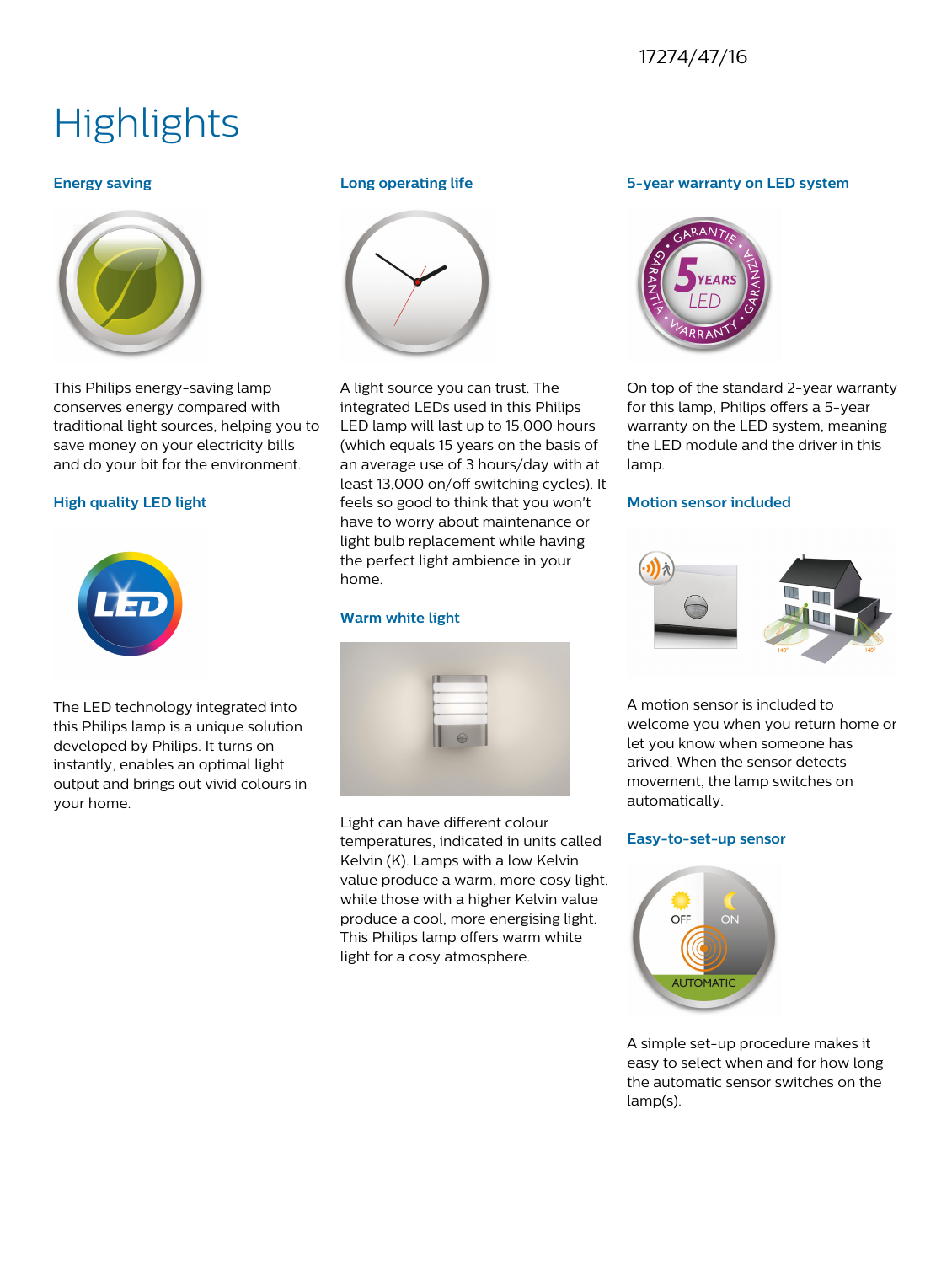### 17274/47/16



# Specifications

#### **Design and finishing**

- Colour: inox
- Material: stainless steel

#### **Extra feature/accessory incl.**

- 5 year warranty on the LED module: Yes
- Fully weatherproof: Yes
- LED integrated: Yes
- Motion sensor: Yes

#### **Miscellaneous**

- Especially designed for: Garden and Patio
- Style: Contemporary
- Type: Wall light
- EyeComfort: Yes

#### **Product dimensions and weight**

- Height: 20.5 cm
- Length: 16.2 cm
- Net weight: 0.630 kg
- Width: 7.5 cm

#### **Service**

• Warranty: 2 year(s)

**IP44 - weatherproof** This Philips outdoor light is especially designed for humid outdoor environments. It was tested rigorously to ensure its water resistance. The IP level is described by two figures: the first one refers to the protection level against dust, the second against water. This outdoor light is designed with IP44: it is protected against splashing

water. This product is most commonly used and ideal for general outdoor use.

#### **Technical specifications**

- Lifetime up to: 25,000 h
- Light source equivalent to traditional bulb of: 30 W
- Total lumen output fixture: 400 lm
- Bulb technology: LED
- Light colour: warm white
- Mains power: 50-60 Hz
- Fixture dimmable: No
- LED: Yes
- Built-in LED: Yes
- Energy class included light source: Built-in LED
- Number of bulbs: 1
- Wattage bulb included: 4 W
- IP code: IP44
- Class of protection: II double insulated
- Light source replaceable: No